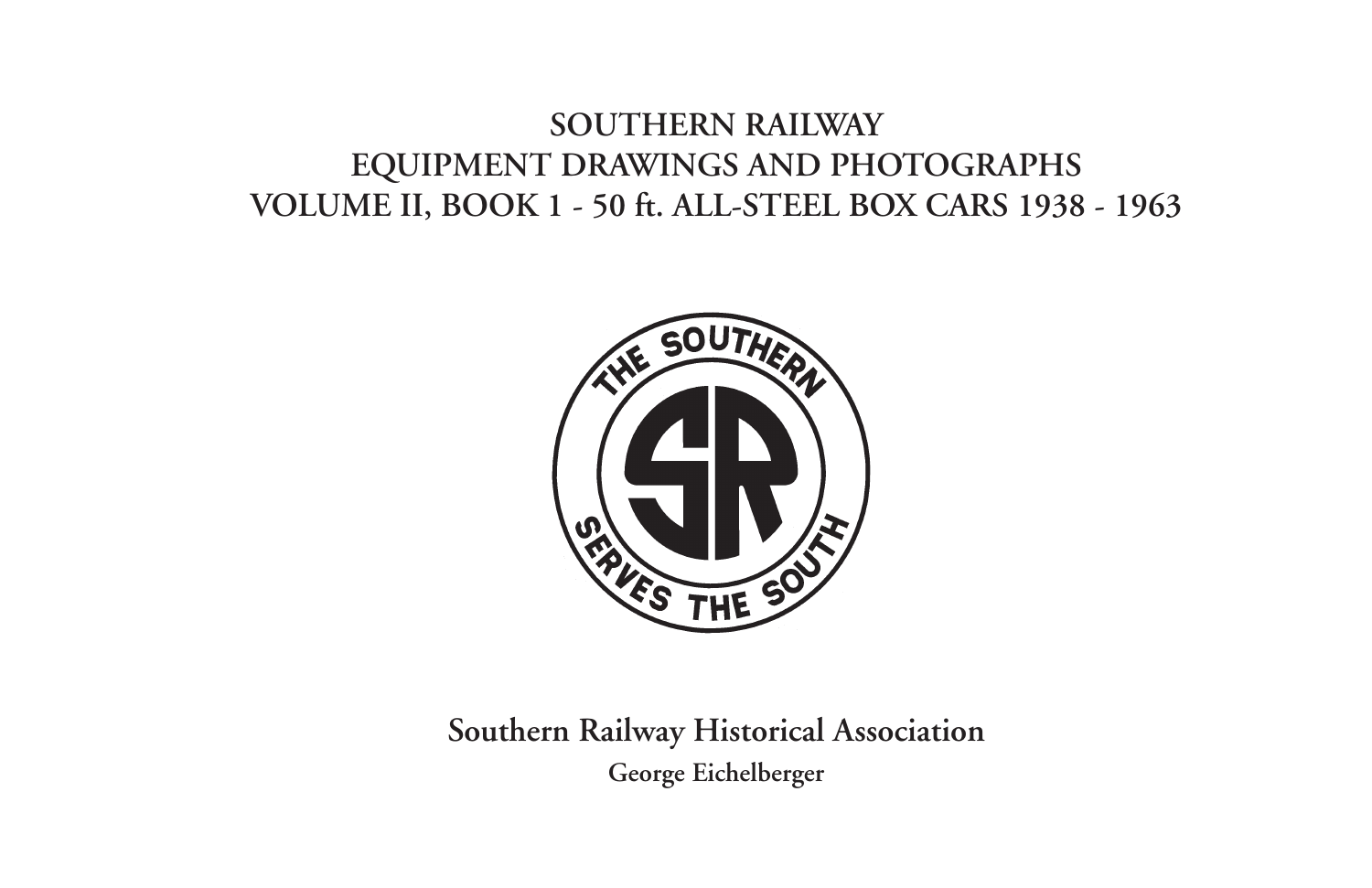#### **An Acknowledgement and Thanks**

Any book on railroad rolling stock requires as broad a selection of photographs as possible to describe and illustrate its subject matter. Over the years, rail fan photographers have typically concentrated on the steam or diesel locomotives that pulled the trains, not necessarily the equipment that made up those trains.

While this book has taken full advantage of carbuilder's photos in the SRHA Archives, it would not have been possible without access to one of the most complete private collections of Southern Railway freight car photographs known to the Author. The principal photographer and owner of that collection, Mr. Oscar W. Kimsey, Jr., has allowed full access and use of his photographs in this series of books for the Southern Railway Historical Association.

For allowing the generous use of his photographs in this book in addition to his earlier co-production of the Southern Railway Historical Society publication *Southern Rails*, the Author extends his thanks, and the thanks of SRHA members and Southern historians and modelers, to Oscar W. Kimsey, Jr., "OK" as he marked his slides and negatives with the K inside the O.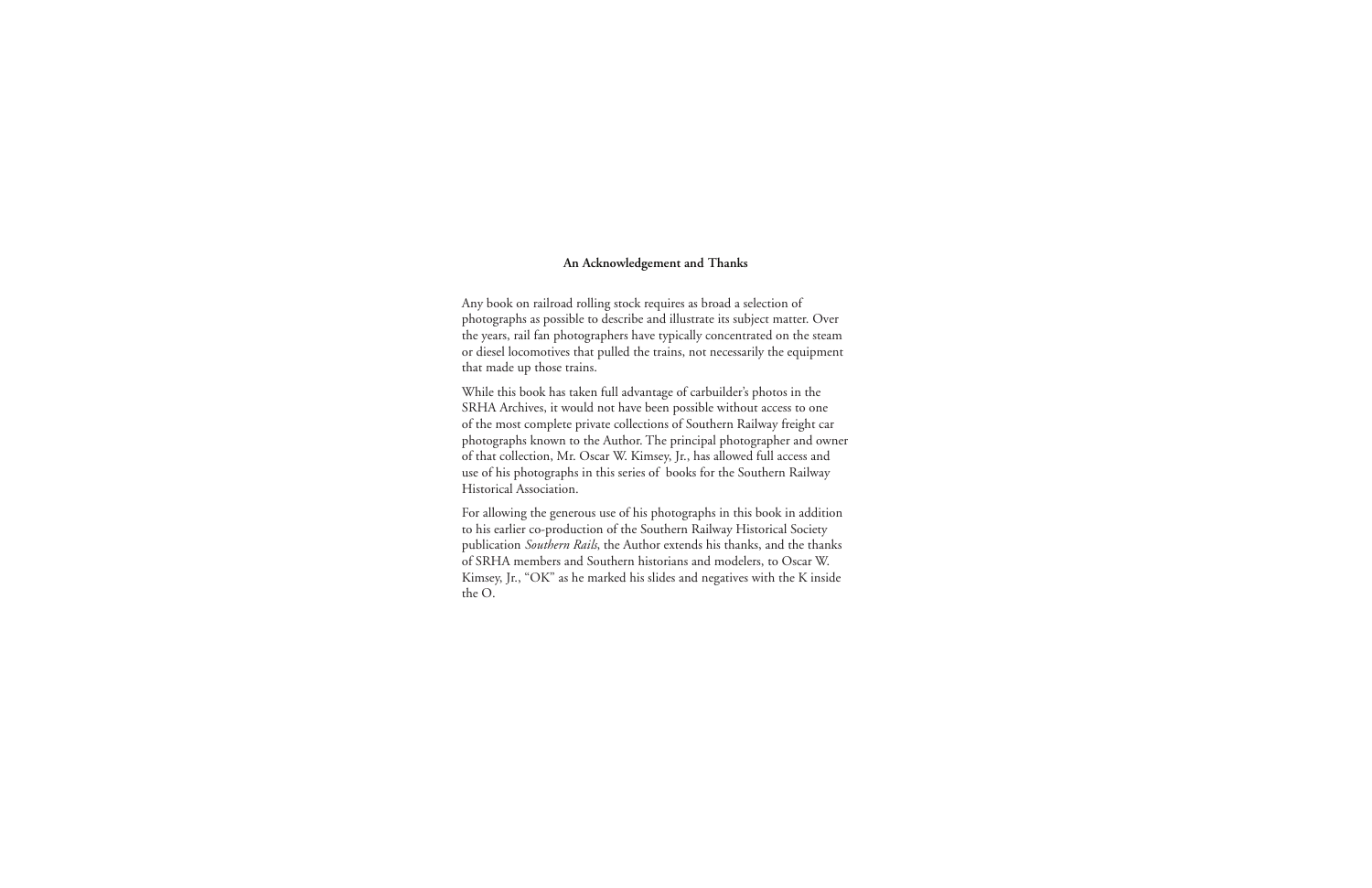#### **SOUTHERN RAILWAY HISTORICAL ASSOCIATION STENCIL & GENERAL ARRANGEMENT DIAGRAMS VOLUME II, BOOK 1 - 50 ft. ALL-STEEL BOX CARS 1938 - 1963**

#### **Foreword**

The Southern Railway Historical Association (SRHA) has been fortunate to acquire a large collection of Southern Railway engineering documents. Correspondence, accounting records and Executive Department files cover many aspects of the Southern's structures, bridges, locomotives and passenger and freight rolling stock dating from the formation of the company in 1894 through the Norfolk Southern merger in 1982. Material has been acquired through the generosity of Norfolk Southern Corporation, individual NS employees and SRHA members. The SRHA drawing collection includes more than 15,000 linen and vellum originals and 35,000 35mm roll film and microfilm aperture card images.

In some cases the microfilm or linen originals used in these books are faded, have poor contrast, or focus. This may be the result of the age and condition of the original drawings and other times it was simply due to operator error when the drawings were microfilmed. Drawings have been cleaned to remove or repair illegible drawing text or portions of the images. Many drawings have been rearranged to remove as much white space as possible to make better use of the 11 in. x 17 in. format.

Readers should not assume any of the enclosed drawings are exact representations of the originals. Illegible title blocks have been removed or changed, content has been rearranged and drawings have been split and reproduced on two pages.

All of the material in this book is copyrighted SRHA 2009 and may not be copied, duplicated or used for any commercial purpose without the written permission of the SRHA. The Southern Railway monogram copyright is owned by the Southern Railway Historical Association from Norfolk Southern Corporation. Permission may be granted to any company, organization or individual wanting to use published material upon receipt of a written request and an executed "SRHA Archives Materials Use Agreement". After each book is published, scanned drawings will be made available, up to full size, in hard copy or digital format. Contact archives@srha.net for information.

While SRHA recognizes there will be a limited interest in books that go into this level of detail, they are seen as a way to publish definitive information on their subject matter and to make readers aware of the material available in the SRHA's archives at the Kennesaw Museum of Civil War and Locomotive History in Kennesaw, GA.

Volume II, Book 1, *50 ft. ALL-STEEL BOX CARS 1938 - 1963***,** is the second of a series of drawing and photograph books published by the Southern Railway Historical Association that will cover every major Southern freight and passenger car and diesel locomotive type as well as Central of Georgia freight cars and diesels. The addition of a second and third book to Volume II is simply because of the large quantity of drawings, memos and photographs that are available on the Southern's steel box car fleet. Volume II, Book 2 - *50 ft. Steel Box Cars 1963 - 1982* will be published next. Books planned for publication include:

Volume. I, Book 1 - 40 ft. Steel Box Cars (As Built) (Printed, May 2004)

Volume. I, Book 2 - 40 ft. Steel Box Cars (Rebuilds)

Volume. II, Book 1 - 50 ft. Steel Box Cars 1938 - 1963

Volume. II, Book 2 - 50 ft. Steel Box Cars 1963 - 1982

Volume. II, Book 3 - Large Capacity Box Cars

Volume. III, Book 1 - Wood and Steel Underframe Box, Stock and Refrigerator Cars

Volume. III, Book 2 - Wood and Steel Underframe Flat Cars, Gondolas and Non-Revenue Equipment

Volume. IV - Southern and Central of Georgia Cabs and Non-Revenue Equipment

Volume. V - Southern Hopper Cars and Gondolas

Volume. VI - Southern Flat Cars, Bulkhead Flats and Pulpwood Cars

Volume. VII - Central of Georgia Steel Box Cars

Volume. VIII - Central of Georgia Wood, Composite and Steel Underframe Cars

Volume. IX - Southern Passenger Cars

Volume. X - Southern, CofG and Subsidiary Diesel Locomotives

Volume. XI - Southern and CofG Rolling Stock Acquisition, Modification and Disposition Records 1894 - 1982

Volumes will be published out of the sequence shown here. If material is available, additional books may be added to particular volumes. SRHA and the author would appreciate the loan and use of any photographs, drawings or other related material for use in these books.

#### **Technical and Production Notes**

More than 8,000 microfilm images from the SRHA Archives have been scanned to provide the material for multiple volumes of Southern and Central of Georgia Railway stencil and equipment drawing books. Photographs, memos and letters were scanned on a Nikon Super Coolscan 9000 film scanner or a Brother MFC-6490CW flat bed scanner and saved in .tiff format. The scanned images were cropped, cleaned and re-sized using Lemkesoft Graphic Converter software and placed in an Adobe InDesign document. The final version was saved as a PDF file for printing.

### **Terminology and Spelling Notes**

This book follows the naming, spelling and measurement conventions used in the Simmons Boardman *Car Builders' Cyclopedia*. Car capacities are described as "40-ton"; measurements are shown in "ft." and "in.". Words such as "center sill" are shown as two words but "carline" (framing from one side to the other that supports the roof) is a single word. Modern usage for non-railroad text may use a different spelling.

#### **Thanks to the Editors and the Norfolk Southern Print Shop**

Reviewing and editing any "technical" book is a painstaking process. Changes and edits have to be checked a second and third time. Several people, including Dan Sparks, Oscar W. Kimsey, Jr. and Ed King contributed comments and edits to this first book of Volume II and the author thanks them for their work.

Frank Greene and Sherry Ann Eichelberger assisted through two final edits of the entire book and corrected many errors and inconsistencies. Thanks to both of them in particular.

The printing of this Volume was done, at cost, for SRHA by the Norfolk Southern print shop in Atlanta, GA. All profits from the sale of SRHA publications are used to maintain the Association's archives. SRHA gratefully acknowledges Norfolk Southern and the staff of the print shop for their work.

These books are written for all SRHA members, Southern Railway Historians, modelers and rail fans. SRHA invites anyone interested in preserving the history of the Southern Railway, its predecessors or subsidiaries to join the Association. Membership, archives and convention information is available on the SRHA web site at www.srha.net. By publishing these volumes, SRHA is attempting to do its part to help "Keep the Green Light Shining".

George Eichelberger Smyrna Georgia, October 2009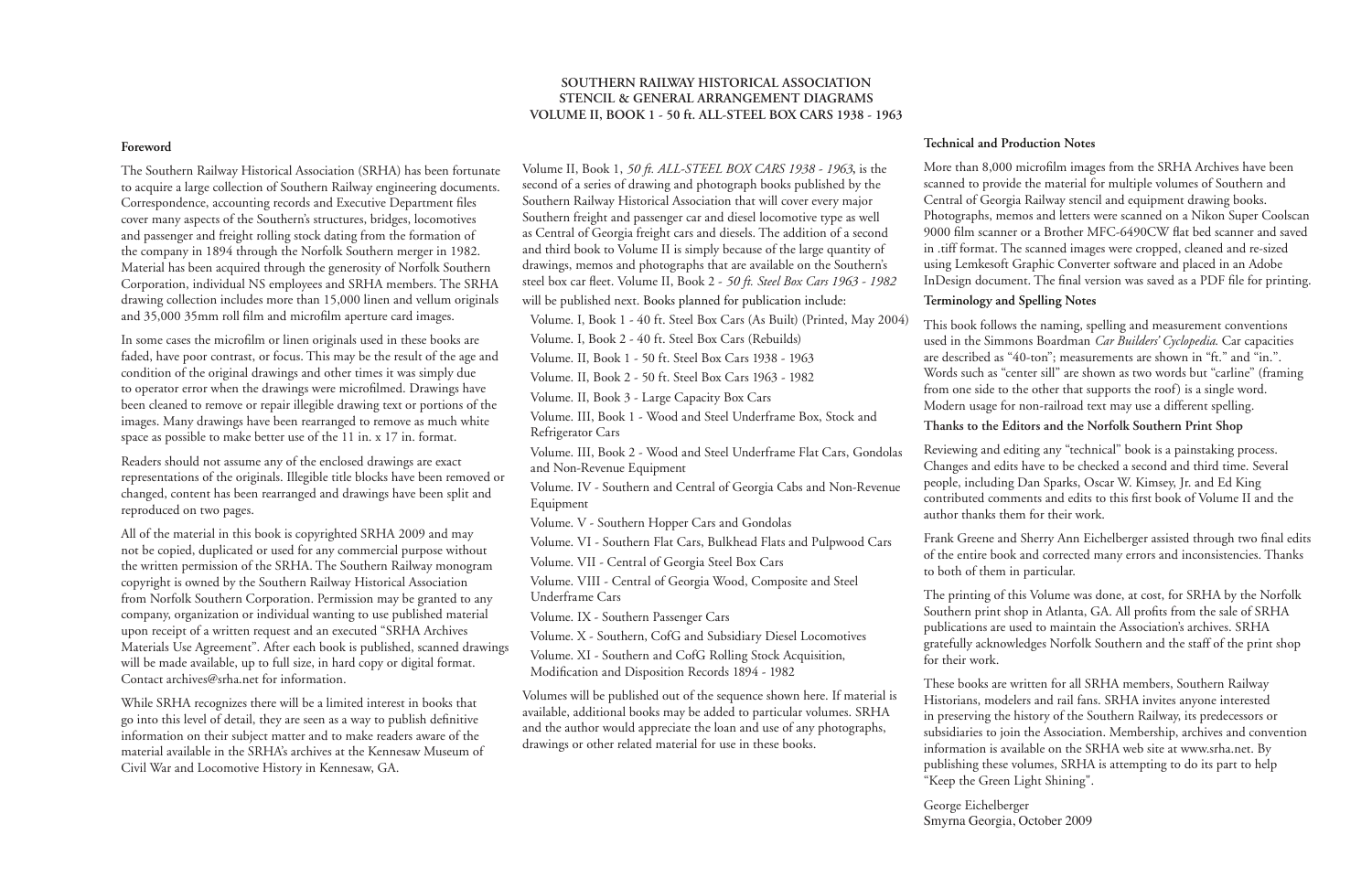## **VOLUME II, BOOK 1, SOUTHERN RAILWAY - 50 ft. ALL-STEEL BOX CARS (1938 - 1963)**

| SF-1437 18" Letters "SOU", SF-1438 18" Letters "THE", SF-1439 18" Letters "RN", April 18, 195813 |  |
|--------------------------------------------------------------------------------------------------|--|
|                                                                                                  |  |
|                                                                                                  |  |
|                                                                                                  |  |
|                                                                                                  |  |
|                                                                                                  |  |
|                                                                                                  |  |
|                                                                                                  |  |
|                                                                                                  |  |
|                                                                                                  |  |
|                                                                                                  |  |
|                                                                                                  |  |
|                                                                                                  |  |
|                                                                                                  |  |
|                                                                                                  |  |
|                                                                                                  |  |
|                                                                                                  |  |
|                                                                                                  |  |
|                                                                                                  |  |
|                                                                                                  |  |
|                                                                                                  |  |
|                                                                                                  |  |
|                                                                                                  |  |
|                                                                                                  |  |
|                                                                                                  |  |

| Southern Box Cars 44297 - 44313 (renumbered from 42000 - 42299) and 44314 - 44319 (renumbered        |  |
|------------------------------------------------------------------------------------------------------|--|
|                                                                                                      |  |
|                                                                                                      |  |
|                                                                                                      |  |
|                                                                                                      |  |
|                                                                                                      |  |
|                                                                                                      |  |
|                                                                                                      |  |
|                                                                                                      |  |
|                                                                                                      |  |
|                                                                                                      |  |
|                                                                                                      |  |
|                                                                                                      |  |
|                                                                                                      |  |
|                                                                                                      |  |
|                                                                                                      |  |
|                                                                                                      |  |
|                                                                                                      |  |
|                                                                                                      |  |
| Southern Box Cars 40250 - 40433 and 40334 - 40433 (renumbered from 39000 - 39999, April, 1961)<br>62 |  |
|                                                                                                      |  |
|                                                                                                      |  |
| Southern Box Cars 40434 - 40437 (renumbered from 32100 - 32103 rebuilt from 40 ft. 6 in. 21500 -     |  |
|                                                                                                      |  |
|                                                                                                      |  |
|                                                                                                      |  |
|                                                                                                      |  |